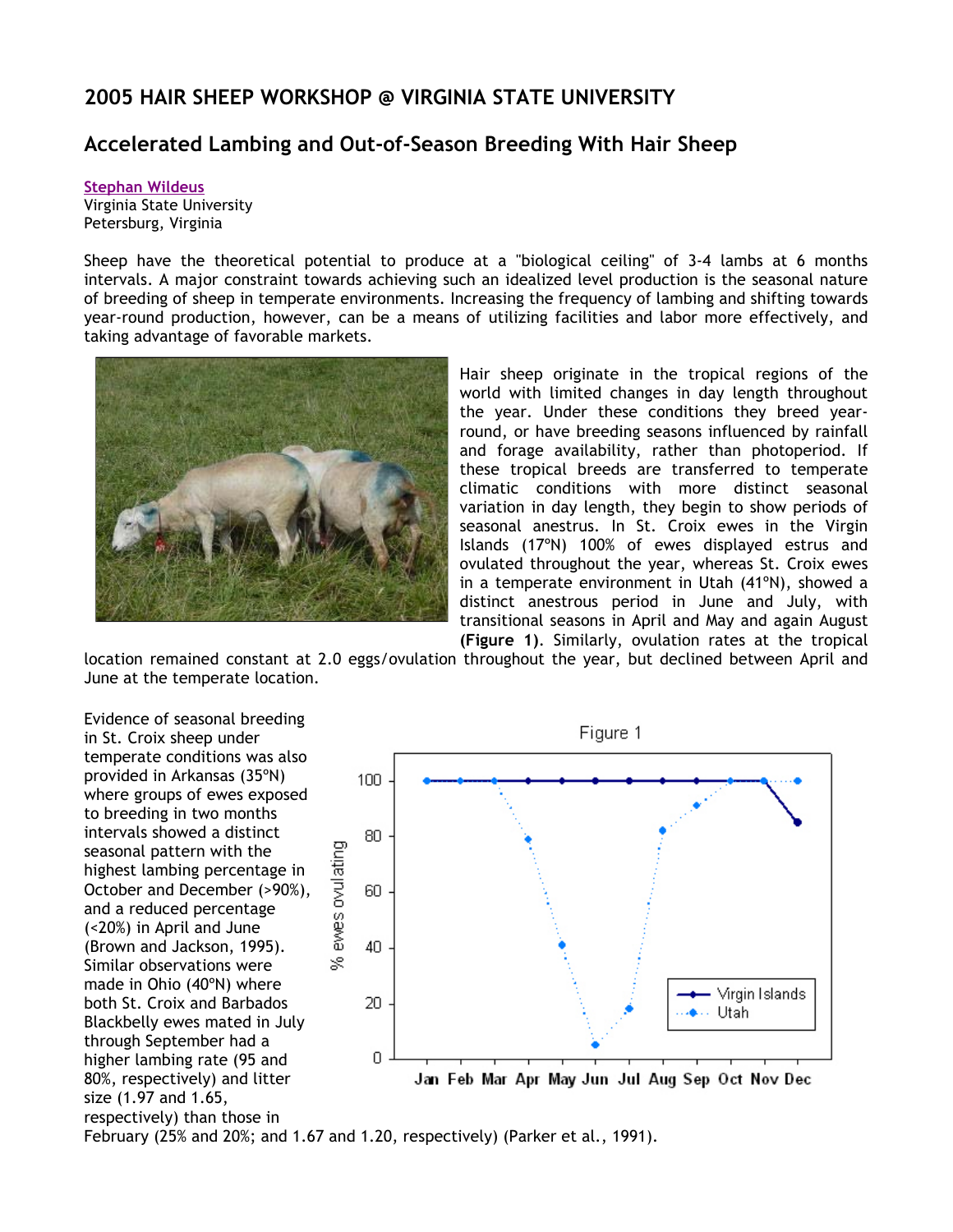With the information from these earlier studies in mind the use of hair sheep in an accelerated mating project was evaluated at Virginia State University (37°N). Three of the hair sheep breeds currently available in the U.S. were used in the project (Barbados Blackbelly, St. Croix, and Katahdin). Flocks of Katahdin and St. Croix were established from a diverse cross-section of each breed, representing ewes and rams from at least five breeders per breed, and were maintained as purebred populations with several sire lines. Polled Barbados Blackbelly in the U.S. are rare and mostly trace their origin to a single flock located in North Carolina. Barbados Blackbelly ewes used in this project originated from this polled flock, and were mated to rams imported from a flock maintained at the University of the Virgin Islands to establish the current research flock. Animals used in the project should be considered representative of breed populations in the southern U.S.



In a preliminary experiment, a Katahdin flock of 25 ewes was used and exposed to two or more rams in single-sire mating groups in 42 day breeding seasons starting the first of November, July and March. Mating periods were selected to avoid breeding ewes during periods of likely seasonal anestrus (April through June). Rams used for breeding had passed a breeding soundness examination 2-3 weeks prior to mating that involved both an evaluation of semen quality and libido. Ewes were managed extensively on pasture, and were maintained as a single flock, except during breeding. During winter, forage was supplied as grass hay on pasture. Ewes were supplemented with concentrate feeds during the late stages pregnancy and lactation. Lambs were born on pasture and assistance was provided only to ewes in severe distress (i.e. abnormal presentation of lamb). Lambs were handled merely to record birth weights and apply identification. Lambs had access to supplement provided to ewes, but did not receive creep feed, and were weaned at 63 days of age.

In this initial trial pregnancy rates were similar in the three mating periods (87- 90%). Following the November and March mating periods lambing rate corresponded to pregnancy rate, but lambing rate was reduced to 65% following the July mating. Also, during July mating the average time to first mating was later (25 days) than in November (9 days) and March (12 days). Findings from the preliminary trial indicated that Katahdin hair sheep appear suited for use in an accelerated mating scheme, but also suggest that summer heat

stress may have impaired embryo survival in ewes mated in July, and that seasonal breeding patterns may have delayed mating in July.